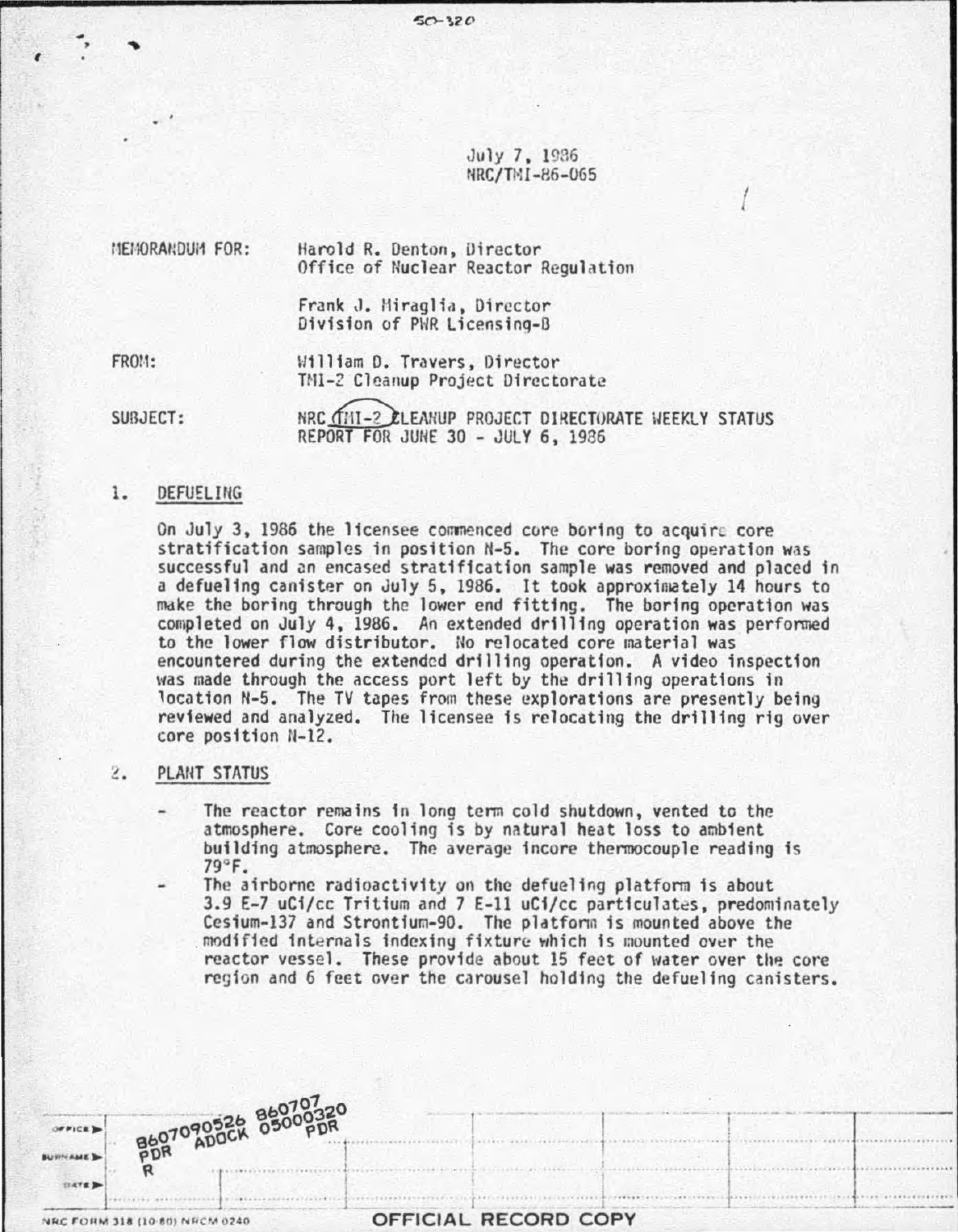Harold R. Denton Frank J. Miragiia  $\sim$ 

### 3. **WASTE NANAGEMENT**

- The Submerged Demineralizer System (SDS) remained shutdown.
- EPICOR II completed processing batch 297. The system has processed 3,004,846 gallons to date.

#### 4. ENVIRONMENTAL MONITORING

- US Environmental Protection Agency (EPA) sample analysis results show that TMI site liquid effluents are in accordance with regulatory limits, NRC requirements, and The City of Lancaster Agreement.
- The Lancaster water sample taken at the water works river intake and analyzed by EPA consisted of a seven day composite sample taken June 15 - 21, 1986. A gamma scan detected no reactor related activity.
- Till water samples taken by EPA at the plant discharge (includes Units 1 and 2) to the river consisted of seven daily composite samples taken from June 16 - 21, 1986. A gamma scan detected no reactor related activity in the samples of June 15 - 18, 1986. The gamma scan of June 19 - 21, 1986 detected a small amount of Iodine-131 at the intake and the site discharge, indicating that the activity is probably not Till related.
- The EPA analysis of the NRC cutdoor air sample for the period June 26 - July 3, 1986 showed that concentrations of Cs-137 and I-131 were below the lower limit of quantitative detectability for the system.
- $5.$ AUXILIARY AND FUEL HANDLING BUILDING ACTIVITIES
	- Assembly of the desludging system continued.
	- Hands-on decontamination was conducted in the Westinghouse Valve Room at the 281 ft. elevation of the Fuel Handling Building.

#### $6.$ NRC EVALUATIONS IN PROGRESS

- Technical Specification Change Request number 49, and 51.  $\overline{\phantom{a}}$
- Recovery Operations Plan Change number 31 and 36.
- Solid Waste Facility Technical Evaluation Report. ÷
- Reactor Building Sump Criticality Safety Evaluation Report.
- Defueling Canister Technical Evaluation Report, Revision 2.
- Extended Core Stratification Sample Acquisition Activity.
- Heavy Load Safety Evaluation Report, Revision 3.
- Defueling Safety Evaluation Report, Revision 10.

original signed by Curtis Cowgill for:

William D. Travers Director TMI-2 Cleanup Project Directorate

| NRC FORM 318 (10 80) NRCM 0240 |  |              | OFFICIAL RECORD COPY |  |  |  |  |  |  |
|--------------------------------|--|--------------|----------------------|--|--|--|--|--|--|
|                                |  | $\sim$ DATE) |                      |  |  |  |  |  |  |
|                                |  | SURNAME)     |                      |  |  |  |  |  |  |
|                                |  |              |                      |  |  |  |  |  |  |

 $\overline{c}$